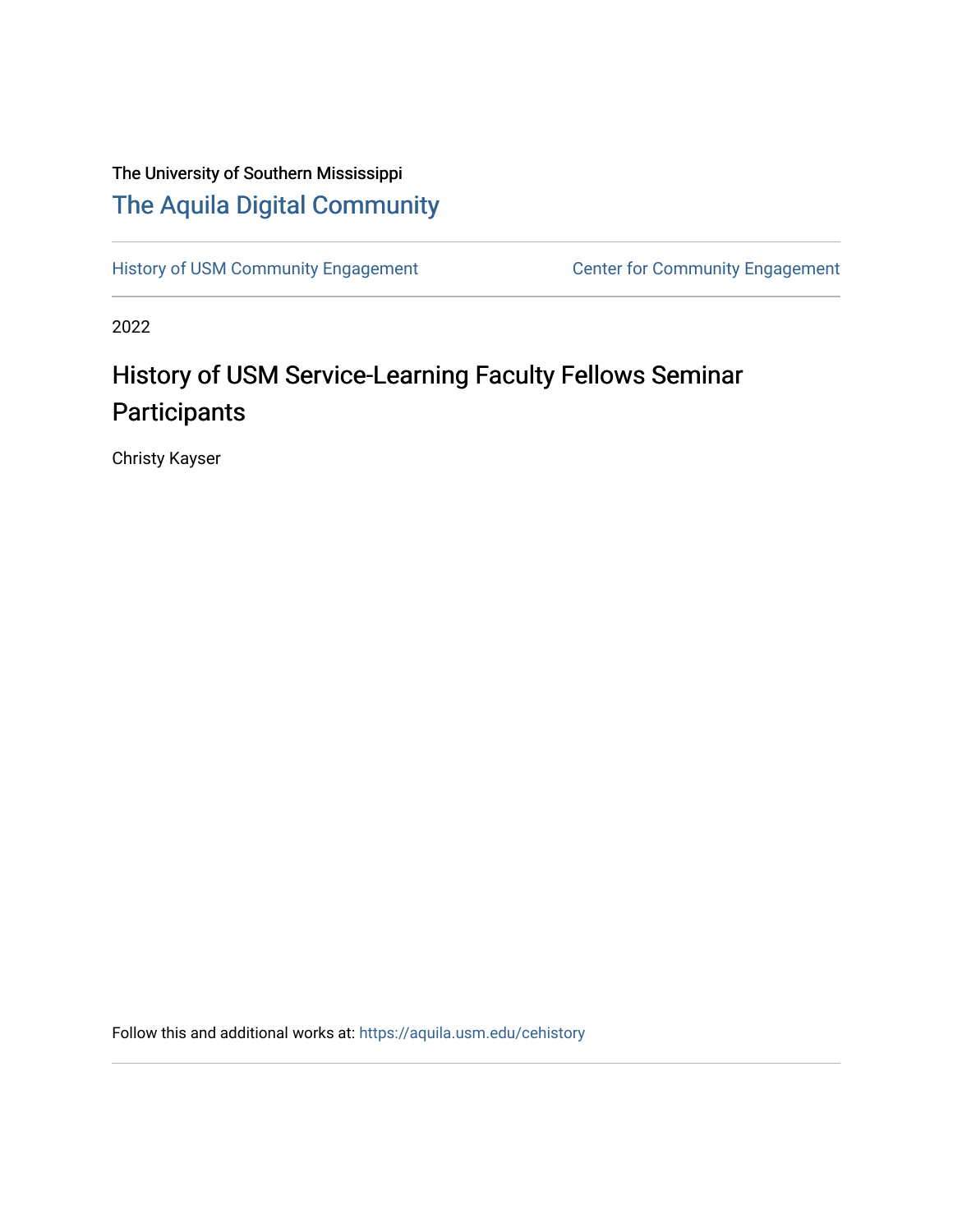#### **Faculty Fellows For Service-Learning**

*A Faculty Development Seminar in Service Learning* at The University of Southern Mississippi

History of participants and seminar facilitators *\*\*asterisk denotes faculty no longer at Southern Miss*

#### **Spring 2001 (6) – Richard Conville taught**

\*\*Darlys Alford, Education & Psychology, Gulf Coast Campus \*\*Ann Blackwell, Family and Consumer Sciences \*\*Sherry Hartman, College of Nursing \*\*Allison Reynolds \*\*David Hunt, Business \*\*Mary Nell McNeese, Educational Leadership & Research

#### **FALL 2001 (6) – Richard Conville taught**

\*\*Lisa Langstraat, English \*\*Margaret-Mary Sulentic, CISE \*\*Don Cabana, Criminal Justice Lin-Miao Agler, Education/Psychology, Gulf Coast Campus \*\*Andrea Wesley, Psychology Anne Marie Kinnell, Anthropology & Sociology

#### **Spring 2002 (6) – Richard Conville taught**

\*\*Martina Sciolino, English \*\*Margaret Carlin, Speech & Hearing Amy Chasteen Miller, Anthropology & Sociology Jeanne Gillespie, Foreign Languages & Literature \*\*Gloria Beal, CISE \*\*William Goggin, Psychology

#### **Spring 2003 (12) – Richard Conville taught**

\*\*Juliana Abbenyi, English \*\* \*\*Curtis Austin, Center for Black Studies \*\*Lawrence Bellipani, Science and Technology \*\*Cindy Brown, Mass Communication and Journalism \*\*Ronald Burr, Philosophy Leah Fonder-Solano, Foreign Language \*\*Susan Hubble, School of Human Performance and Recreation \*\*Jeffrey Kaufmann, Anthropology and Sociology \*\*Susan Graham-Kresge, Community Health \*\*Lida McDowell, Mathematics \*\*William Powell, Foreign Language \*\*Vicky Walley, Nursing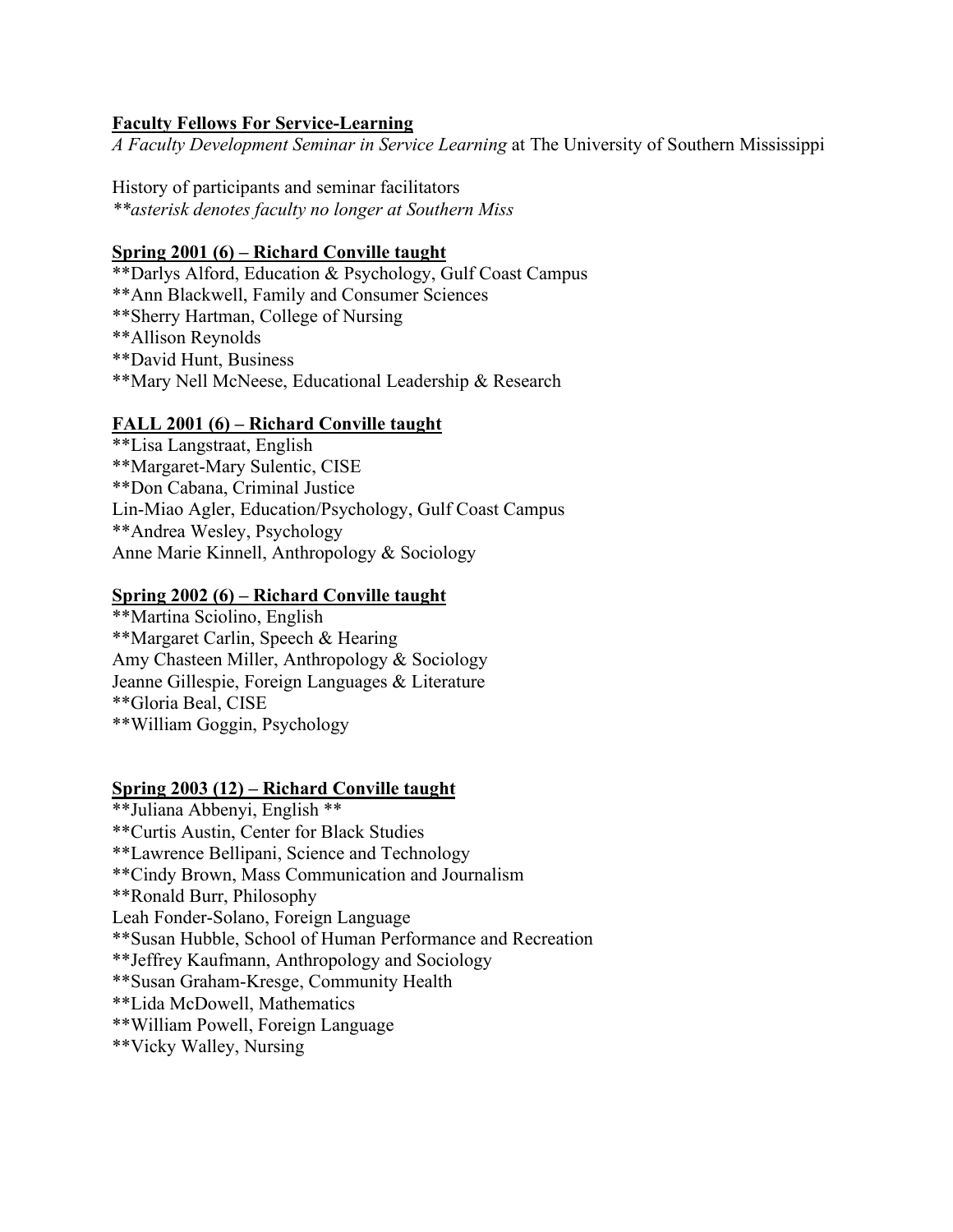#### **Spring 2004 (5) – Richard Conville taught**

\*\*Ted Christ, Psychology \*\*Elizabeth Leal, Art Education \*\*Mark Miller, Biological, Environmental, and Earth Sciences \*\*Mary Peters, Mathematics Bob Press, Political Science

#### **Spring 2005 (8) – Richard Conville taught**

Douglas Chambers, History Bridget Hayden, Anthropology and Sociology \*\*Linda Pierce Allen, English \*\*Stephen Sloan, Center for Oral History Kenneth Rhinehart, Center for Math and Science and Education \*\*Susan Mallon Ross, Speech Communication, Gulf Coast Campus \*\*Jerry Worley, CISE \*\*Mary Villeponteaux, English

#### **Spring 2006 (6) – Richard Conville taught**

Eura Jung, Speech Communication Chakarra Anderson-Lewis, Community Health Science \*\*Mary Cissell, Library and Information Science \*\*Mark Klinedinst, College of Business (Economics) \*\*Hugo D. Ley, School of Construction \*\*Douglas Bristol, History, Gulf Coast Campus

#### **Spring 2007 (4) – Richard Conville taught**

Andrew Haley, History Nicolle Jordan, English Eric Tribunella, English Patricia West, Mississippi Gulf Coast Community College

#### **Spring 2008 (7) – Richard Conville taught**

Mac Alford, Biological Sciences (incorporates SL into an occasionally offered class) \*\*Lajuan Davis, Technology Education Sherita Johnson, English (but not designated) \*\*Elixenia Biron, Foreign Languages Jae-Hwa Shin, Mass Communication and Journalism \*\*Erin Drake, Fashion Merchandising Meri Newell, Jones County Junior College

#### **Spring 2009 (6) – Linda Allen taught**

\*\*John Bishop, CISE \*\*Jenny Bossaller, Library and Information Science Carmen Carracelas-Juncal, Foreign Languages (does SL in her study abroad, not designated) Monika Gehlawat, English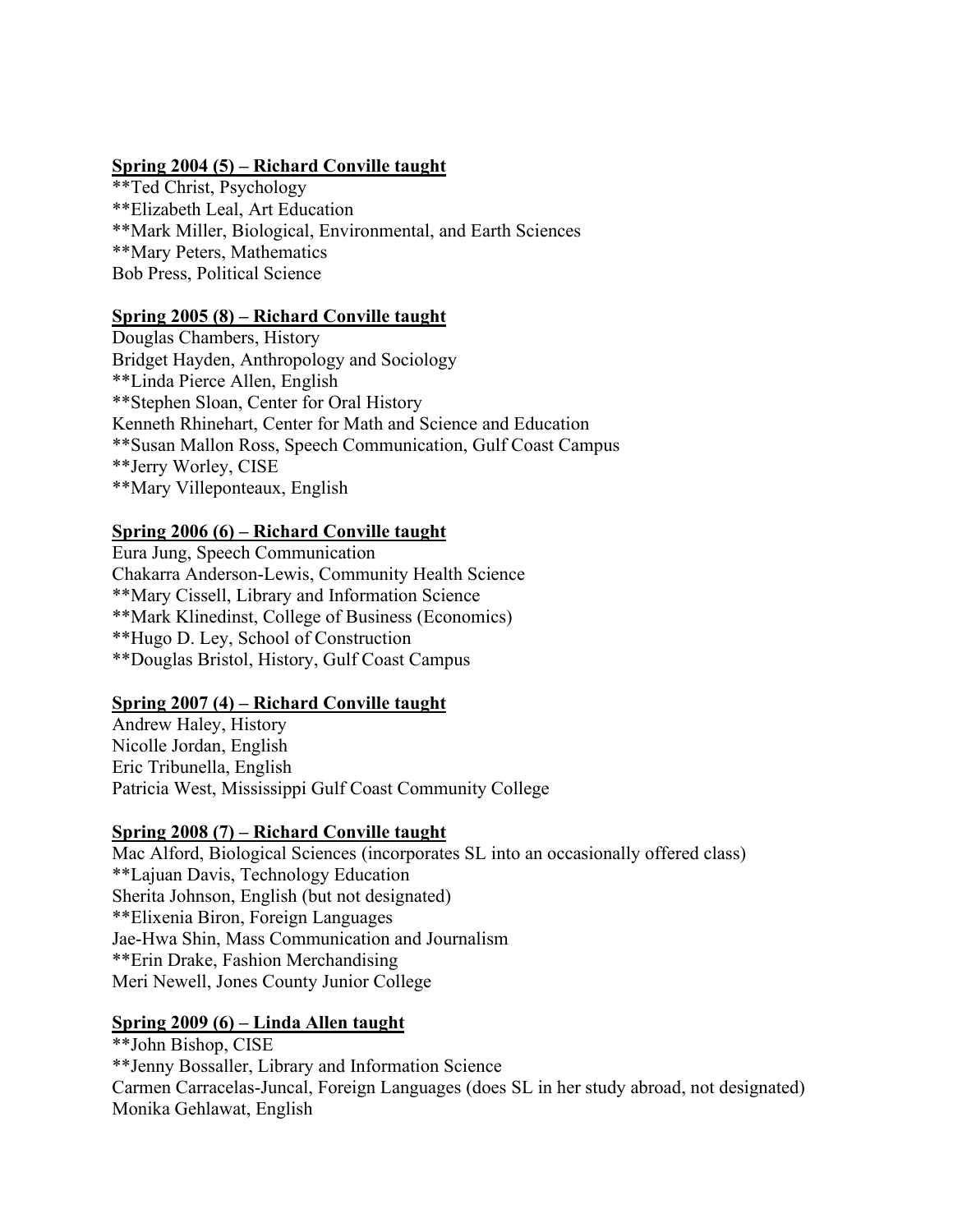Shahid Karim, Biological Sciences Gallayanee "Beauty" Yaoyuneyong, Management and Marketing

## **Spring 2010 (5) – Linda Allen taught**

\*\*Joby Bass, Geography and Geology Charles Sumner, English \*\*Gregor Kay, Human Performance and Recreation \*\*Julia Mae Johnson, English \*\*Brian Lee, Finance

#### **Spring 2011 (6) – Richard Conville taught**

\*\*Brian Gearity, Human Performance and Recreation \*\*Jacob Blickenstaff, Physics and Astronomy Jessie Kastler, Coastal Sciences \*\*Kristy Halverson, Biological Sciences \*\*Molly Hilliard, English Larry Sparkman, Luckyday Citizenship Scholars Program

#### **Spring 2012 (5) – Richard Conville taught**

\*\*Barrie Cumbie, Management and International Business \*\*Gerald Buisson, Speech and Hearing Science \*\*Laura Downey, Community Health Science Tammy Greer, Experimental Psychology Jerry Alliston, Institute for Disability Studies

#### **Spring 2013 (6) – Richard Conville taught**

\*\*Susan Hart, Collaborative Nursing Care \*\*Lois Sumrall, Systems Leadership \*\*Bandana Kar, Geography and Geology \*\*Forrest Lane, Educational Research Sherrhonda Gibbs, Management and International Business Michael King, Union and Programs

#### **Spring 2014 (7) – Richard Conville taught**

Jennifer Lemacks, Nutrition and Food Systems Amy Yeend, Business Stacy Creel, Library and Information Science Catharine Bomhold, Library and Information Science \*\*Brinn Strange, English \*\*Laura Guglani, Spanish Matthew Casey, History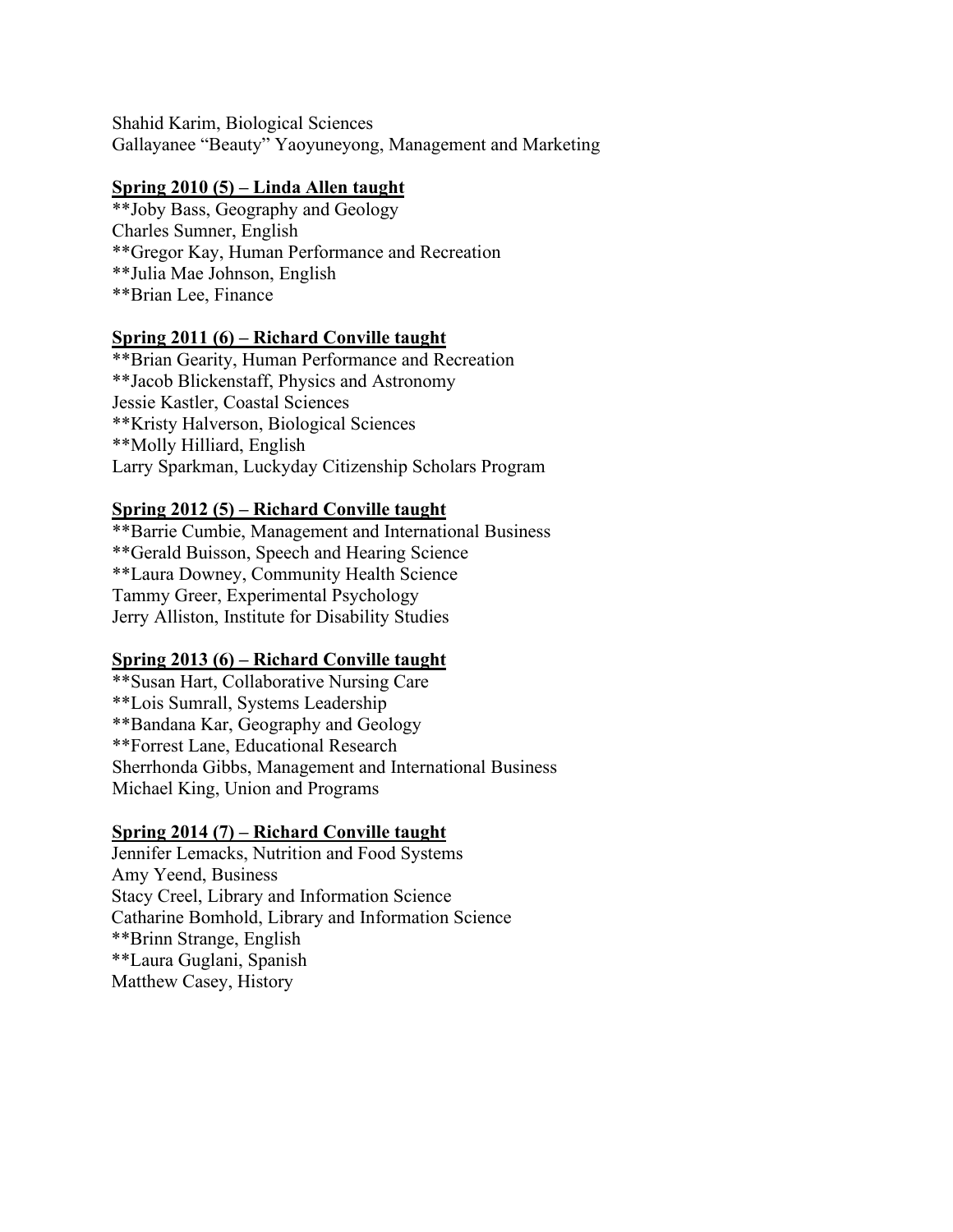#### **Spring 2015(5) – Richard Conville taught**

| **Laura Richard      | Social Work                                  |
|----------------------|----------------------------------------------|
| **Amanda Williams    | Child & Family Studies                       |
| **Chin-Nu Lin        | Collaborative Nursing Care                   |
| **Leslie Locke       | Educational Leadership and School Counseling |
| <b>Howard Savage</b> | Hattiesburg High School                      |

#### **Spring 2016- Linda Allen taught**

| ** Marcus Coleman | Communication Studies + IDS                                |
|-------------------|------------------------------------------------------------|
| Angel Herring     | Child & Family Studies                                     |
| Joyce Inman       | English                                                    |
| Cheryl Jenkins    | Mass Communication and Journalism/Center for Black Studies |
| Kelli Sellers     | English                                                    |

### **Spring 2017-Linda Allen taught**

Katie Anthony, Communication Studies \*\*Melinda Bowens, Child and Family Studies \*\*Doug Manning, Sports Management \*\*Loren Coleman, Mass Communication Vickie Reed, Public Health

#### **Spring 2018-Linda Allen taught**

Laura Stengrim, Communication Studies (whenever she teaches capstone course) Max Grivno, History \*\*Jessica Hardy, Construction \*\*Cookie Smith, Social Work Emily Stanback, English

#### **Spring 2019 – Linda Allen taught**

Candice Salyers, Dance Jo Hawkins-Jones, Education Aaron Fath, Psychology Tanya Funchess, Public Health Emily Holmes, IDS Nneka Ayozie, IDS

#### **Spring 2020 – Christy Kayser taught**

| Christopher Foley    | Humanities               | English                              |
|----------------------|--------------------------|--------------------------------------|
| Dean Franks          | Education                | <b>Elementary Education</b>          |
| Melissa Gutierrez    | <b>BEES</b>              | <b>BEES</b>                          |
| Chao Meng            | Marketing                | Marketing                            |
| Linh Nguyen O'Briant | Performing & Visual Arts | Art and Design: Graphic Design       |
| **James Polk         | Construction and Design  | Architectural Engineering Technology |
| Erin Smith           | Education                | <b>Elementary Education</b>          |
| Robert (Alex) Smith  | Education                | Curriculum, Instruction & SPED       |
|                      |                          |                                      |